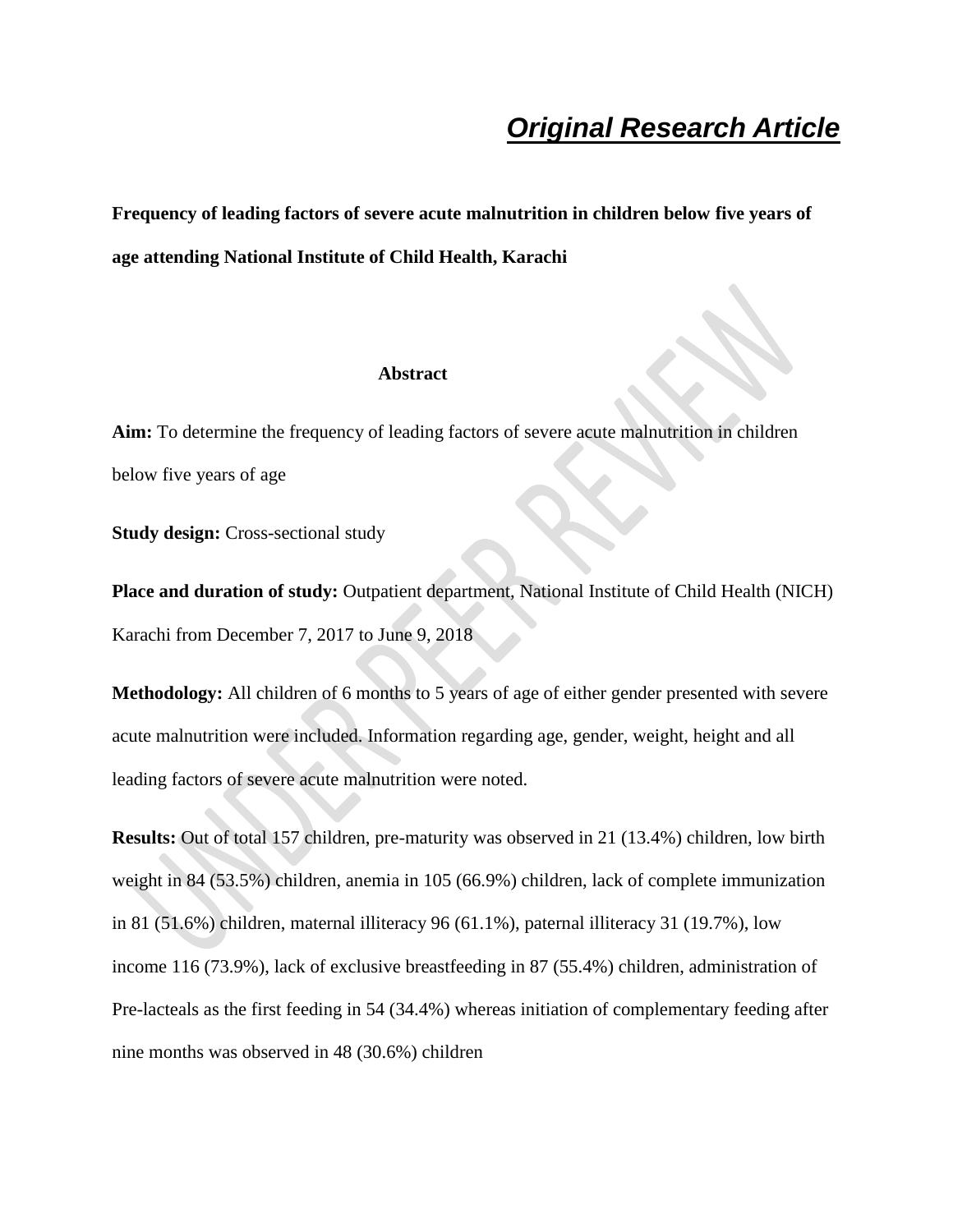**Conclusion:** The presence of low income, anemia, maternal illiteracy, lack of exclusive breastfeeding and low birth weight were the leading factors of severe acute malnutrition in children below the age of five years.

**Keywords:** Leading factors, severe acute malnutrition, children under five years

#### **Introduction:**

Acute Malnutrition is a lethal global problem. About 55 million children below the age of 5 years suffer acute malnutrition, all over the world. About 26 million children suffer severe acute malnutrition, most of them belong to Africa and South Asia.  $1, 2$  Malnutrition is associated with 3.5 million childhood death per year, while severe acute malnutrition causes 1 million death per year.<sup>3</sup> Severe acute malnutrition is a lethal disorder. It is concomitantly associated with common infections, causing death of children. Comparing well-nourished children death rate is nine times higher in malnourished children.<sup>4</sup>

In a study, factors leading to severe acute malnutrition in children below the age of five years were reported as maternal illiteracy 60.52%, paternal illiteracy 22.36%, low income 72.36%, lack of complete immunization 42.1%, and lack of exclusive breast feeding in the first 6 months 44.73%, initiation of complementary feeding after 9 months as 43.42%, prelacteal feeding 64.4% and anemia 40.4%  $\frac{5}{3}$ . Another study has reported pre-maturity 18% and low birth weight 44% as the leading factor for severe acute malnutrition in children below the age of five years  $6$ .

Despite, lots of efforts on maternal and child health related issues malnutrition is still a barrier in reducing child morbidity and mortality especially in developing and resource countries. W.HO is still working hard on this issue to assess the current burden of malnutrition. Therefore the present study is designed to assess the current magnitude of various factors leading to malnutrition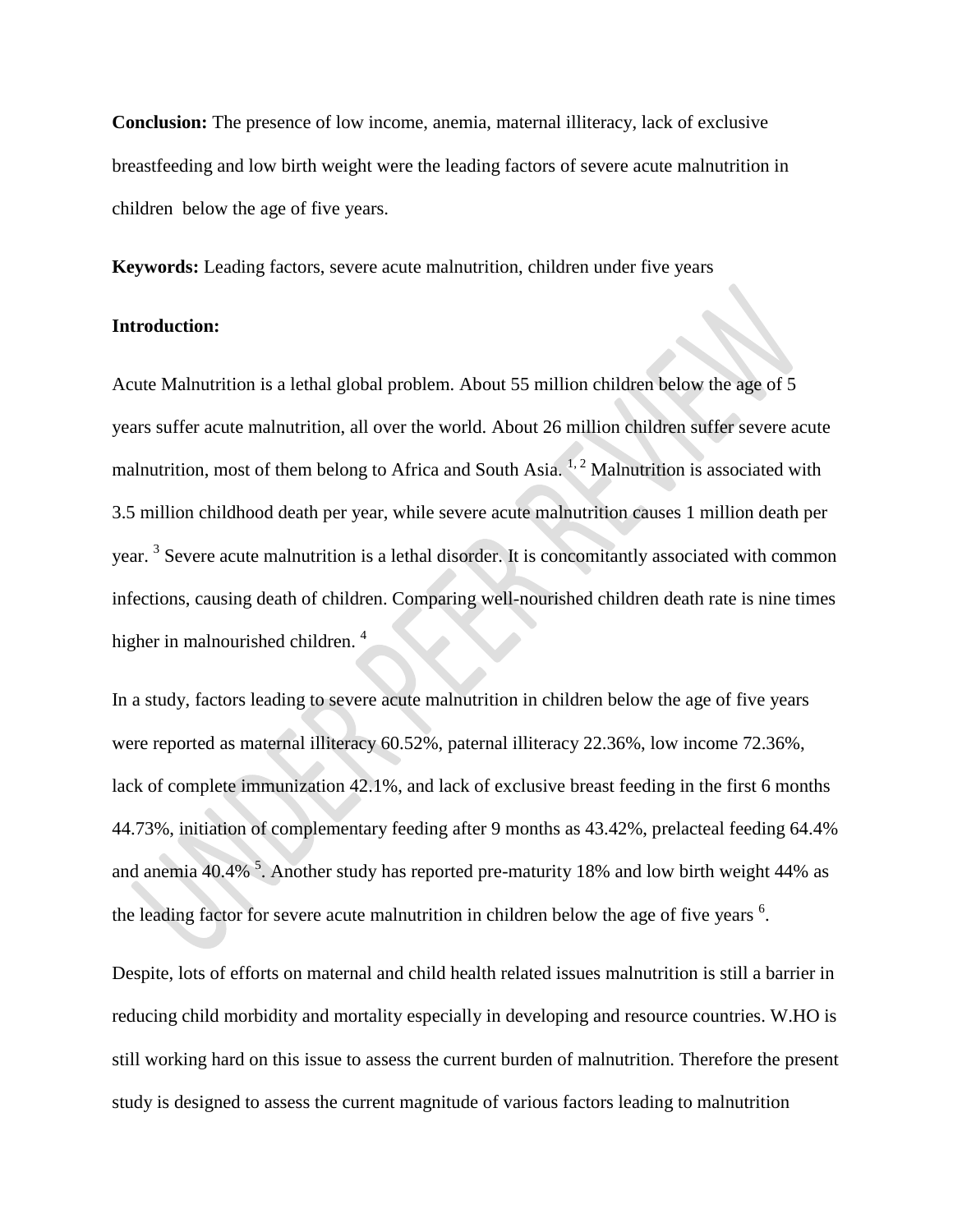locally thereby strategies could be devised to minimize the morbidity in children under 5 years of age.

#### **Methodology**

#### OPERATIONAL DEFINITIONS:

**Severe acute malnutrition** was defined as per WHO criteria for severe acute malnutrition in children below the age of five years. A mid-upper arm circumference <115 mm, or a weight-for height/length < –3 Z-scores or having bilateral pitting edema was considered as "severe acute malnutrition"

**Pre-maturity:** gestational age of <37 weeks, was noted by taking history from mothers at the time of presentation

**Low birth weight**: <2500 Kg weight at the time of birth, was noted by taking history from mother at the time of presentation

**Anemia**: Hemoglobin concentration less than 110 g/L at the time of presentation

**Lack of complete immunization**: A child who missed one dose of the EPI as per age specific EPI schedule, was confirmed by the vaccination card

**Maternal illiteracy**: Mother with no school education

**Paternal illiteracy**: Father with no school education

**Low income**: average daily household income less than Rs. 500/day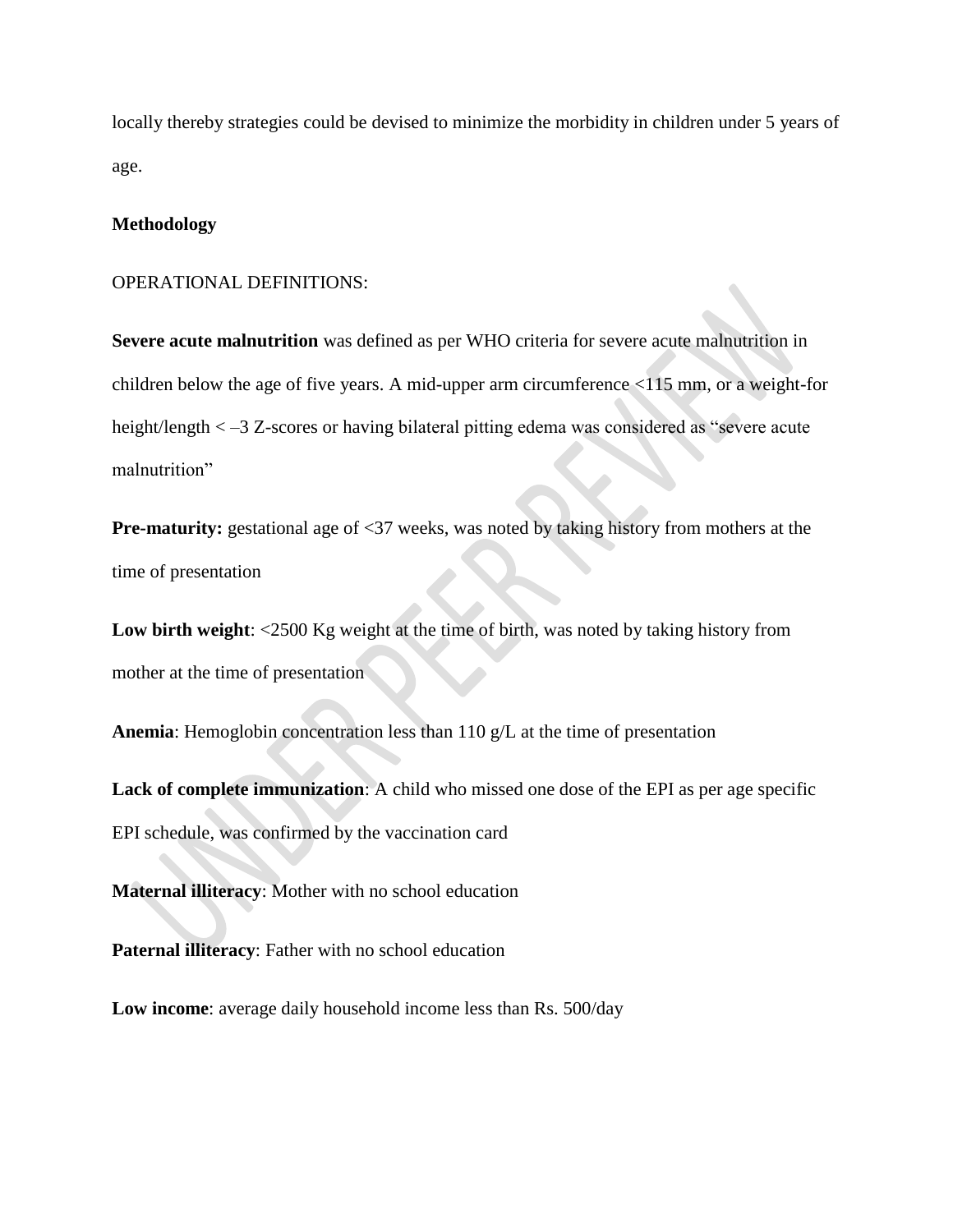This Cross-sectional study was conducted at Outpatient department, National Institute of Child Health (NICH) by Non-probability consecutive sampling from December 7, 2017 to June 9, 2018.

Permission was taken from the Research Evaluation Unit (REU) of College of Physician and Surgeon Pakistan (CPSP). Epi Info sample size calculator was used for the estimation of sample size; taking confidence interval of 95%, margin of error as 6%, reported pre-maturity 18%,10 sample size came out to be 157. Children 6 months to 5 years of age of either gender having severe acute malnutrition were included. Children having chronic illnesses like TB, any congenital abnormality like cleft or lip palate or severe neurological problem like Cerebral Palsy were excluded from the study.

Eligible children meeting the inclusion criteria were enrolled in the study. Before enrolment, the pros and cons of the study were explained and confidentiality was ensured to the parents and signed informed consent was taken. Information regarding age, gender, weight, height all leading factors like Prematurity, low birth weight, anemia, lack of complete immunization, maternal illiteracy, paternal illiteracy, low income, lack of exclusive breastfeeding in the first 6 months, administration of pre-lacteals as the first feeding and initiation of complementary feeding after 9 months was noted in the proforma.

Data were analyzed by using SPSS version 21. Mean and standard deviation was calculated for age, weight, height, and BMI of the patients. Frequency and percentages was calculated for gender and leading factors like pre-maturity, low birth weight, anemia, lack of complete immunization, maternal illiteracy, paternal illiteracy, low income, lack of exclusive breast feeding in the first 6 months, administration of pre-lacteals as the first feeding, initiation of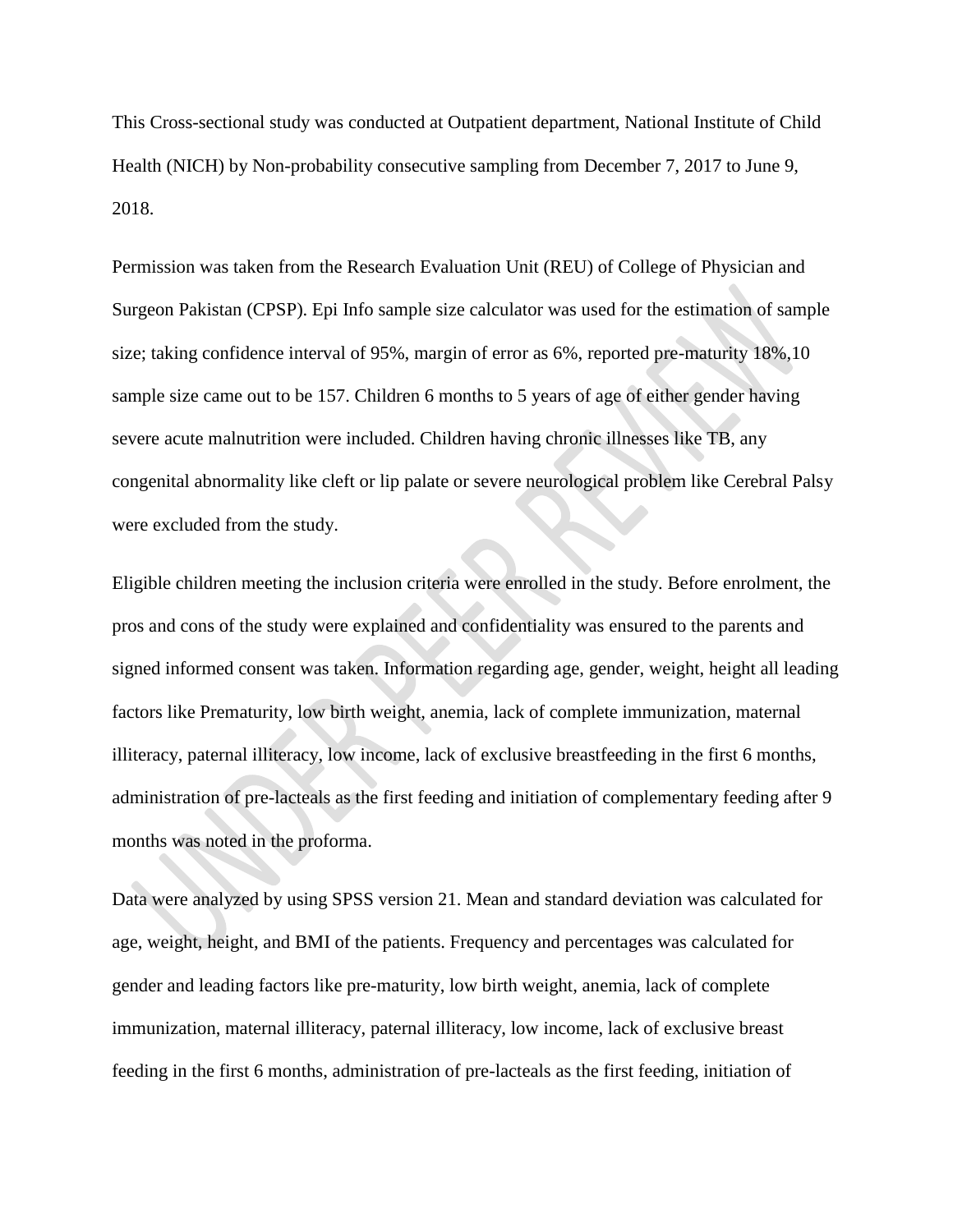complementary feeding after 9 months. Chi-square test was applied to see the association of age, gender and BMI on the outcome. P-value <0.05 was taken as significant.

#### **Results**

Out of total 157 children, mean age of children was  $3.36 \pm 1.14$  years. (Table 1) There were 90 (57.3%) children with  $\leq$ 3 years and 67 (42.7%) children with >30 years of age. Mean weight, height and BMI of the children was  $17.35 \pm 2.26$  kg,  $105.21 \pm 8.60$ cm and  $15.87 \pm 0.81$  kg/m2 respectively. Majority of the children (n=132, 94.1%) were presented with >15 kg/m2 BMI. (Table 1). There were 77 (49%) males and 80 (51%) females.

Presence of pre-maturity was observed in 21 (13.4%) children, low birth weight in 84 (53.5%) children, anemia in 105 (66.9%) children, lack of complete immunization in 81 (51.6%) children, maternal illiteracy 96 (61.1%), paternal illiteracy 31 (19.7%) low income 116 (73.9%), lack of exclusive breastfeeding in 87 (55.4%) children, administration of Prelacteal as the first feeding in 54 (34.4%) whereas initiation of complementary feeding after nine months was observed in 48 (30.6%) children. (Table 2)

Comparison of leading factors with respect to baseline characteristics was done. Significant association was found only in between gender and presence of anemia (p-value 0.027) whereas all other associations were found to be insignificant (p-value >0.05). (Table 3)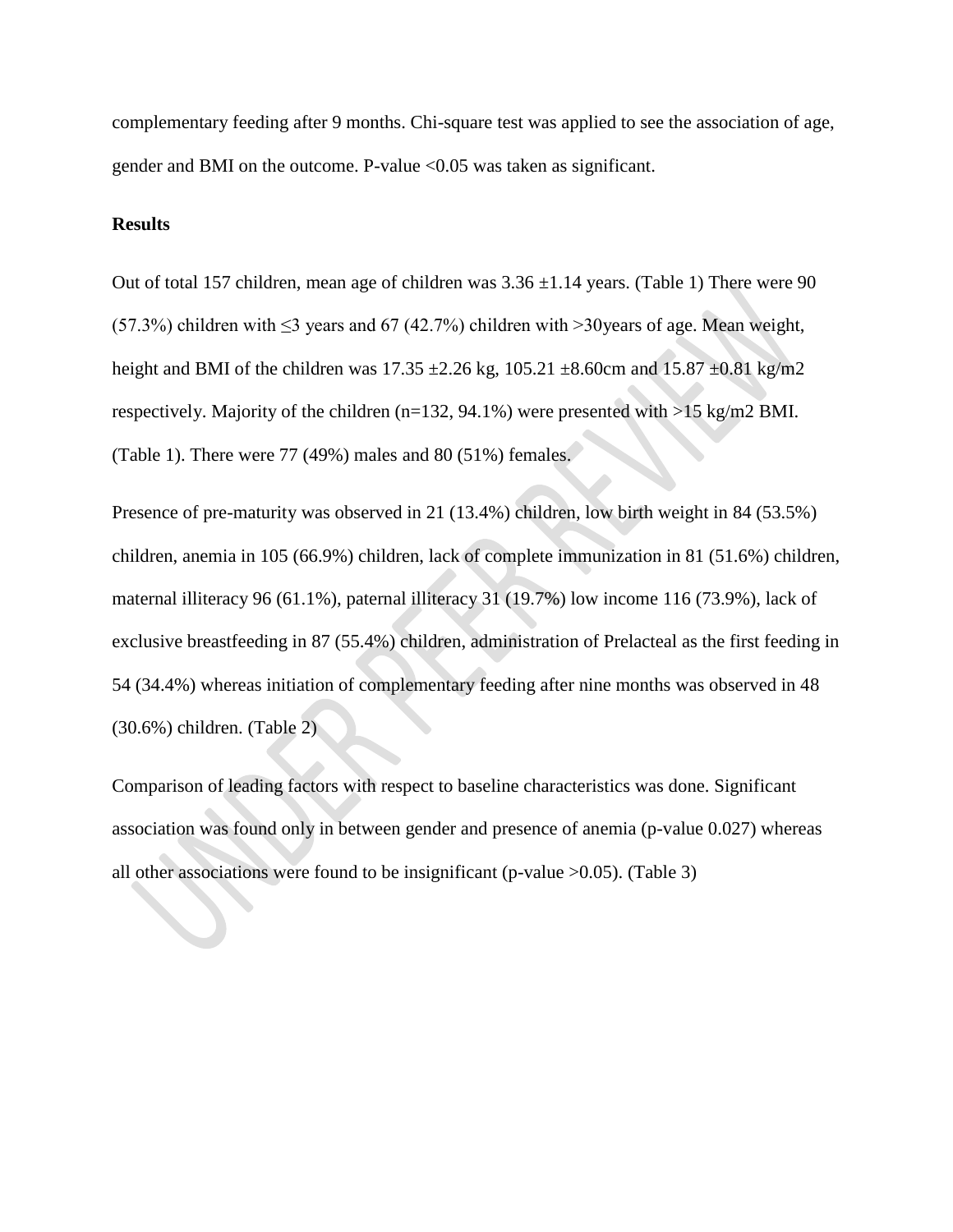|  | Table 1: Demographic characteristics (n=157) |  |  |
|--|----------------------------------------------|--|--|
|  |                                              |  |  |

| Age (years)              | Mean $+$ SD                 |  |  |
|--------------------------|-----------------------------|--|--|
|                          |                             |  |  |
|                          | $3.36 \pm 1.14$             |  |  |
| Weight (KG)              | $\overline{17.35} \pm 2.26$ |  |  |
| Height (CM)              | $105.21 \pm 8.60$           |  |  |
| BMI (KG/m <sup>2</sup> ) | $15.87 + 0.81$              |  |  |
| Age $<$ 3 Years          | 99 (57.30%)                 |  |  |
| Age $>3$ Years           | 67 (42.70%)                 |  |  |
| BMI < 15                 | 25 (15.90%)                 |  |  |
| BMI >15                  | 132 (84.10%)                |  |  |
| Male                     | 77 (49%)                    |  |  |
| Female                   | 80 (51%)                    |  |  |
|                          |                             |  |  |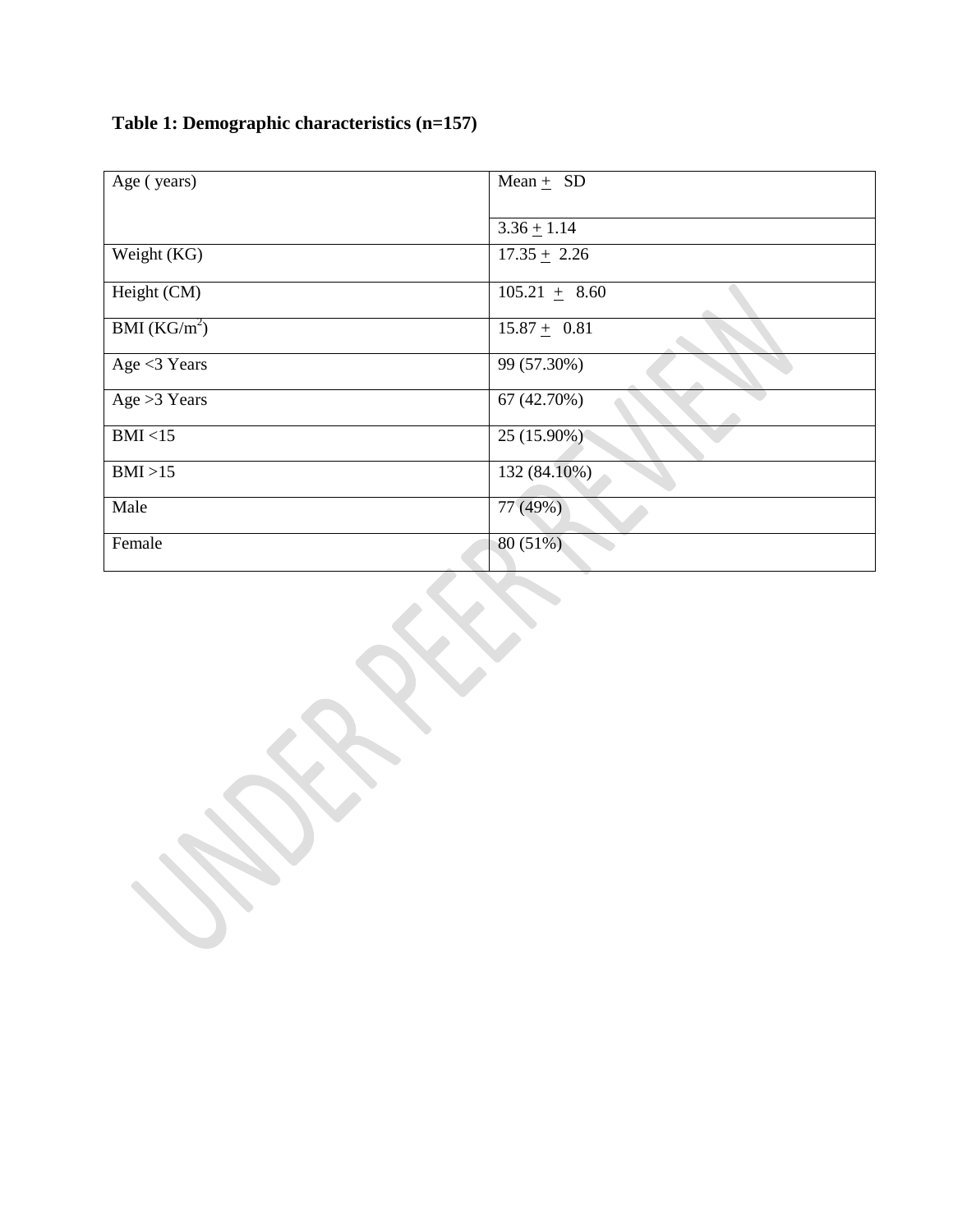### **Table 2: Leading factors for Severe Acute Malnutrition (n=157)**

| Prematurity                                 | 21 (13.40%)  |
|---------------------------------------------|--------------|
| Low Birth Weight                            | 84 (53.50%)  |
| Anemia                                      | 105(66.90%)  |
| Lack of Complete immunization               | 81 (51.60%)  |
| Maternal illiteracy                         | 96 (61.10%)  |
| Paternal illiteracy                         | 31 (90.70%)  |
| Low Income                                  | 116 (73.90%) |
| Lack of Exclusive Breast feeding            | 87 (55.40%)  |
| Pre Lacteals feeds                          | 54(34.40%)   |
| Complementary Feeding after 6 months of age | 48 (30.60%)  |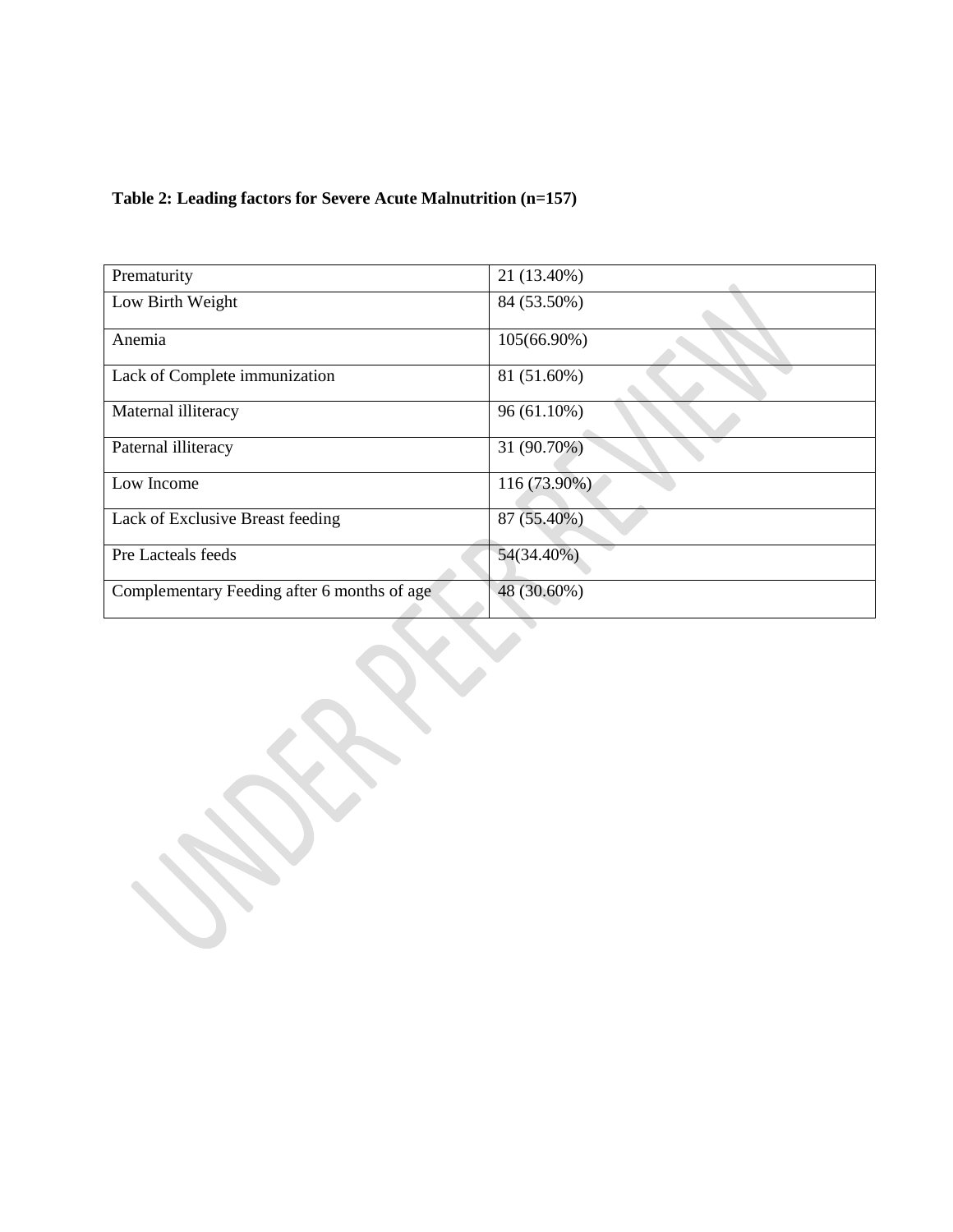|                                        | Anemia   |          |              |         |
|----------------------------------------|----------|----------|--------------|---------|
|                                        | Yes      | $\bf No$ | <b>Total</b> | P-value |
| Age(years)                             |          |          |              |         |
| $\leq$ 3                               | 61(67.8) | 29(32.2) | 90(100)      |         |
| $\geq$ 3                               | 44(65.7) | 23(34.3) | 67(100)      | 0.782   |
| $\overline{\text{BMI}(\text{kg/m}^2)}$ |          |          |              |         |
| $\leq 30$                              | 18(72)   | 7(28)    | 25(100)      |         |
| $\geq 30$                              | 87(65.9) | 45(34.1) | 132(100)     | 0.553   |
| <b>Gender</b>                          |          |          |              |         |
| <b>Male</b>                            | 58(75.3) | 19(24.7) | 77(100)      |         |
| <b>Female</b>                          | 47(58.8) | 33(41.3) | 80(100)      | 0.027   |

## **Table 3: Comparison of anemia with age, BMI and gender of the children (n=157)**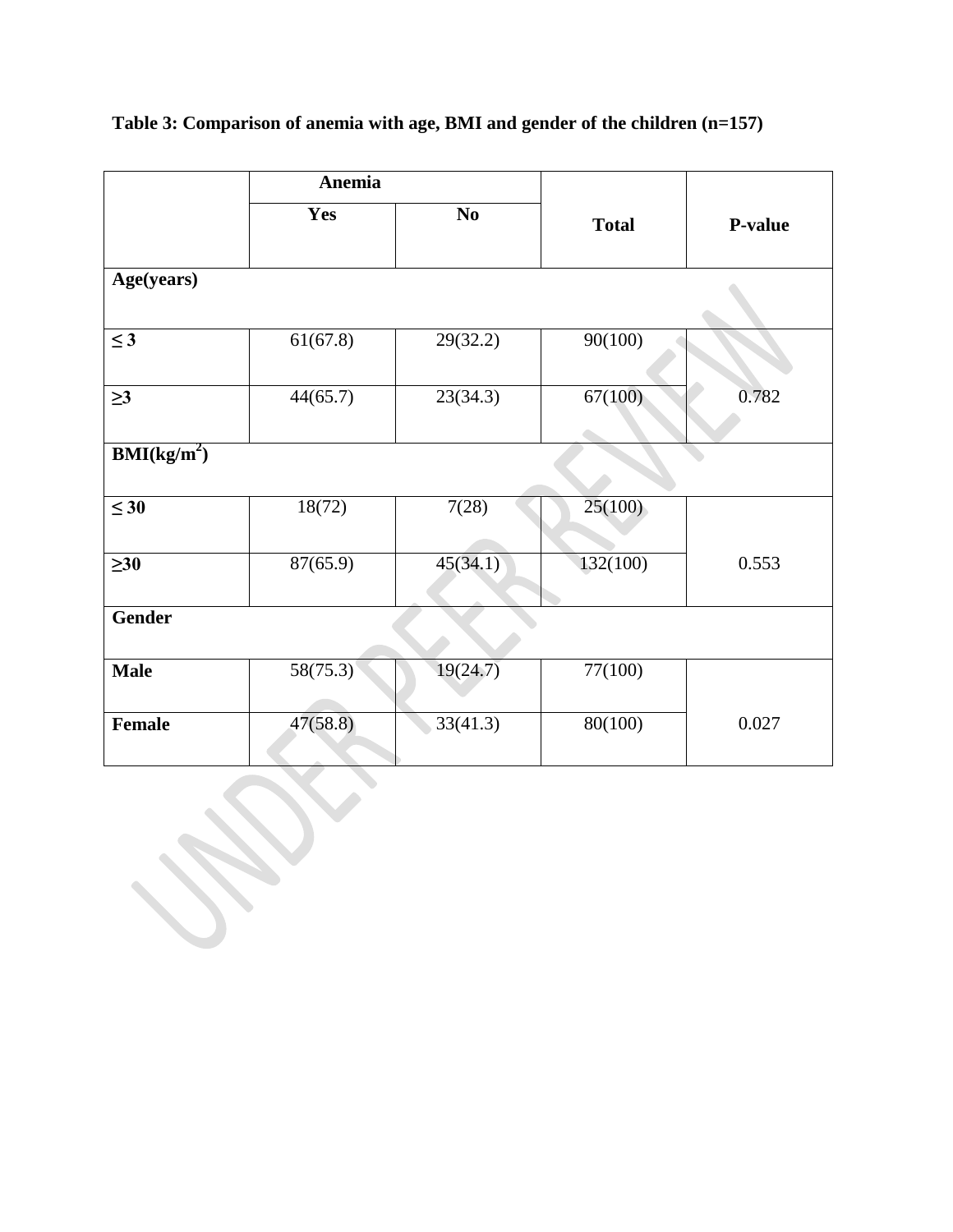#### **Discussion**

In our study, Out of total 157 children, pre-maturity was observed in 21 (13.4%) children, low birth weight in 84 (53.5%) children, the results are compatible with a study in which birth weight  $\langle 2.499 \text{kg}$  was significantly associated with sever acute malnutrition  $\frac{7}{1}$ . In our study Severe Acute Malnutrition was most common in age <3 Years 99 (57.30%). In a similar study from Nepal malnutrition was common in age group 6-24 months<sup>8</sup>.

In our study anemia was found in 105 (66.9%) children and lack of complete immunization was in 81 (51.6%) children, while in an unsimilar study from South Africa 97.4% were immunized up to date. The reason of severe acute malnutrition was diarrhea in their study  $\degree$ . In our study maternal illiteracy was present in 96 (61.1%), paternal illiteracy 31 (19.7%) cases. Our results were similar to a study in which paternal education level 0–8, was associated with severe acute malnutrition <sup>10</sup>. While in another study results were different from our study, in which mothers' age at marriage or literacy status was not associated with malnutrition in children  $^{11}$ .

Although in our study we did not included family size as a risk factor for malnutrition but in a study family size of 5 or more members was significantly associated with severe acute malnutrition <sup>12</sup>. In our study low income of parents was present in 116 (73.9%) cases that is compatible with a local study in which lower socioeconomic status was associated with malnutrition in children <sup>13</sup>.

In our study lack of exclusive breastfeeding was present in 87 (55.4%) children and administration of Pre-lacteals as the first feeding was in 54 (34.4%) whereas initiation of complementary feeding at six months of age was observed in 48 (30.6%) children. In an international study early introduction of complementary foods was associated with increased risk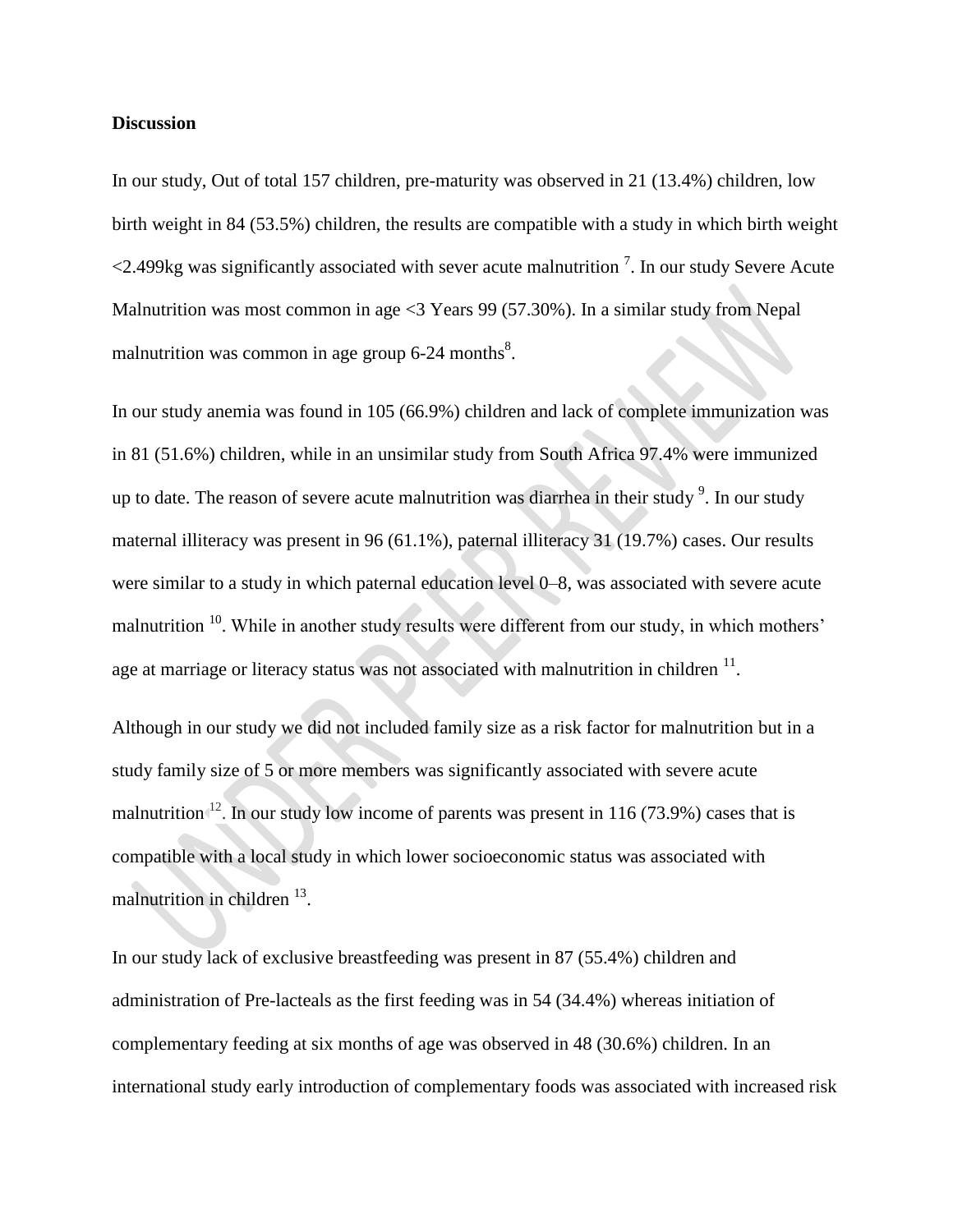of malnutrition by about two times  $14$ . In another similar study about 352 (41.9%) of children received pre-lacteal feeding mostly animal milk and butter <sup>15, 16</sup>.

In our study, Comparison of leading factors with respect to baseline characteristics was done. Significant association was found only in between gender and presence of anemia (p-value 0.027) whereas all other associations were found to be insignificant (p-value  $>0.05$ ). In a similar local study from Pakistan Vaccines, infections, breastfeeding, family income and parental education status were significantly associated with the severe acute malnutrition  $17$ .

**Conclusion:** The presence of low income, anemia, maternal illiteracy, lack of exclusive breastfeeding and low birth weight were the leading factors of severe acute malnutrition among children under five years of age.

Conflict of interest = None

Disclosure = Nothing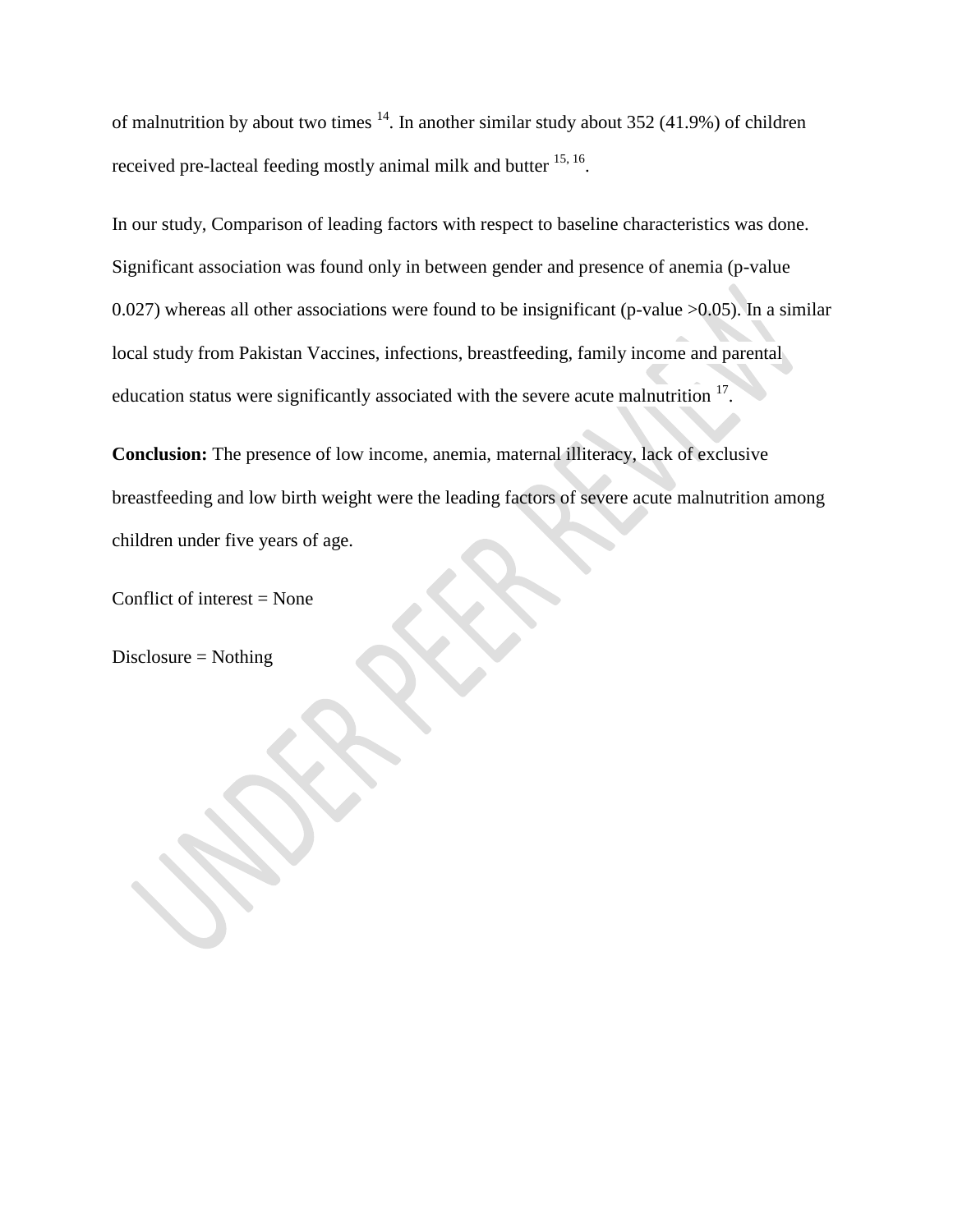#### **References**

- 1. Essential Nutrition Services to Underfive Children in Yemen: A Programmatic Adaptation Amidst the COVID-19 Pandemic. Children. 2021; 8(5):350.
- 2. Trehan I, Goldbach HS, LaGrone LN, Meuli GJ, Wang RJ, Maleta KM, Manary MJ. Research Article (New England Journal of Medicine) Antibiotics as part of the management of severe acute malnutrition. Malawi Medical Journal. 2016; 28(3):123-30.
- 3. World Health Organization. Children: reducing mortality. Weekly Epidemiological Record= Relevé épidémiologique hebdomadaire. 2014; 89(38):418-20.
- 4. Deshmukh PR, Sinha N, Dongre AR. Social determinants of stunting in rural area of Wardha, Central India. Medical journal armed forces india. 2013; 69(3):213-7.
- 5. Ambadekar NN, Zodpey SP. Risk factors for severe acute malnutrition in under-five children: a case-control study in a rural part of India. Public Health. 2016;S0033- 3506(16):30189-5
- 6. Dukhi N. Global prevalence of malnutrition: evidence from literature. In Malnutrition 2020 Apr 5. Intech Open.
- 7. Ghimire U, Aryal BK, Gupta AK, Sapkota S. Severe acute malnutrition and its associated factors among children under-five years: a facility-based cross-sectional study. BMC pediatrics. 2020; 20:1-9.
- 8. Coulibaly-Zerbo F, Al-Jawaldeh A, Prinzo ZC, Adrianopoli M, Al-Falahi EN, Alahnoumy S, Usman NM, Moqbel FA, Ali LA, Shroh M, Al-Sakkaf EM. Maintaining
- 9. Hossain A, Niroula B, Duwal S, Ahmed S, Kibria MG. Maternal profiles and social determinants of severe acute malnutrition among children under-five years of age: a casecontrol study in Nepal. Heliyon. 2020; 6(5):e03849.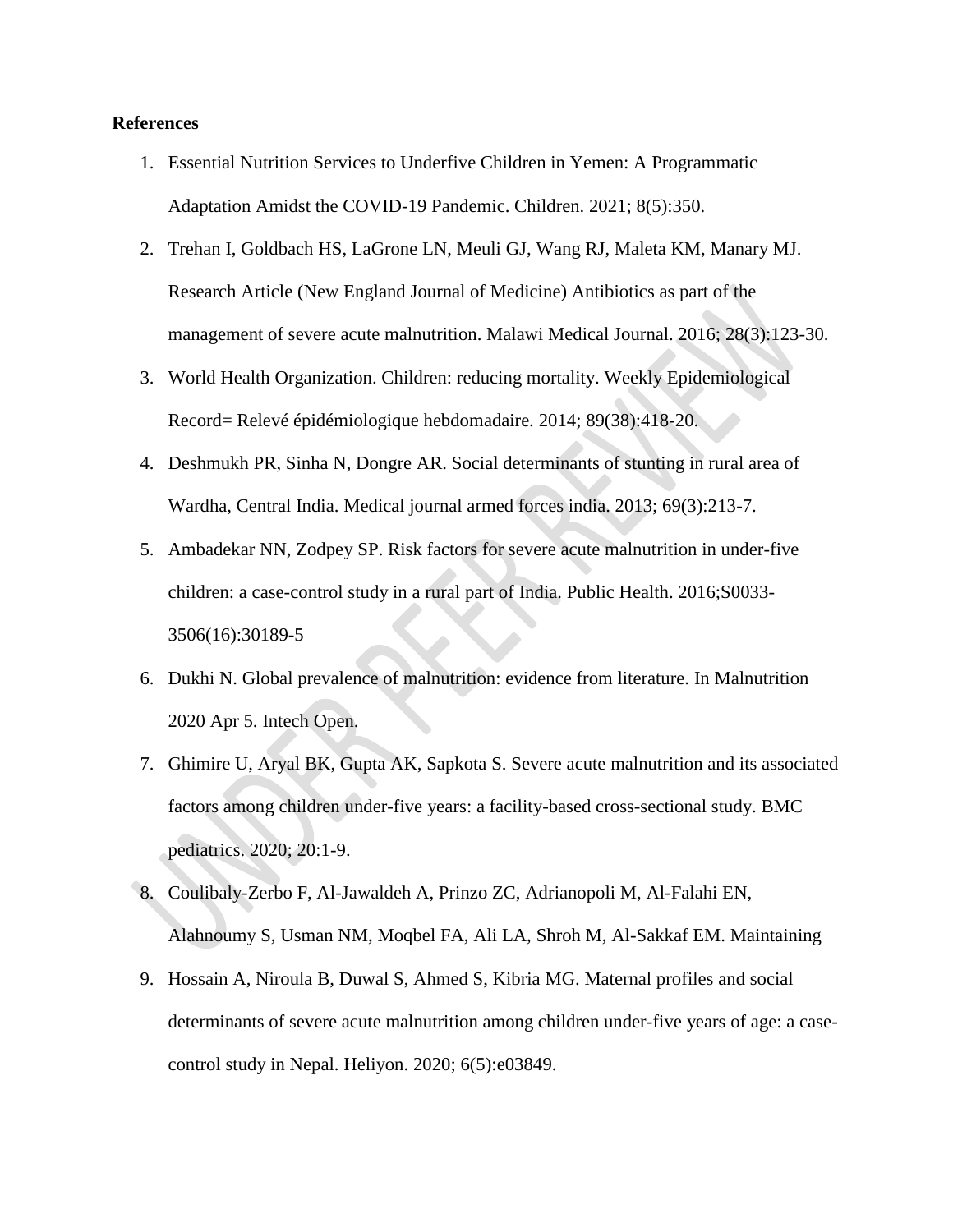- 10. Gebre A, Reddy PS, Mulugeta A, Sedik Y, Kahssay M. Prevalence of malnutrition and associated factors among under-five children in pastoral communities of Afar Regional State, Northeast Ethiopia: a community-based cross-sectional study. Journal of nutrition and metabolism. 2019
- 11. Musa MK, Muhammad F, Lawal KM, Chowdhury AA, Hossain A. Risk factors of severe acute malnutrition among under-five children: a hospital-based study in Bangladesh. J Med Sci Health. 2017; 3:13-21
- 12. Hoq M, Ali M, Islam A, Banerjee C. Risk factors of acute malnutrition among children aged 6–59 months enrolled in a community-based programme in Kurigram, Bangladesh: a mixed-method matched case-control study. Journal of Health, Population and Nutrition. 2019; 38(1):1-7.
- 13. Itaka MB, Omole OB. Prevalence and factors associated with malnutrition among under 5-year-old children hospitalised in three public hospitals in South Africa. African Journal of Primary Health Care and Family Medicine. 2020; 12(1):1-7.
- 14. Ahmad D, Afzal M, Imtiaz A. Effect of socioeconomic factors on malnutrition among children in Pakistan. Future Business Journal. 2020; 6(1):1-1.
- 15. Diakité AA, Diall A, Maïga B, Dembélé A, Diakité FL, Coulibaly B, Sidibé LN, Doumbia AK, Coulibaly O, Togo P, Dembélé G. Risk Factor for Malnutrition in Children Aged 6 to 59 Months Hospitalized in a Pediatric Ward in the South of the Sahara. Open Journal of Pediatrics. 2021; 11(3):329-38.
- 16. David SM, Pricilla RA, Paul SS, George K, Bose A, Prasad JH. Risk factors for severe acute malnutrition among children aged 6–59 months: A community-based case-control